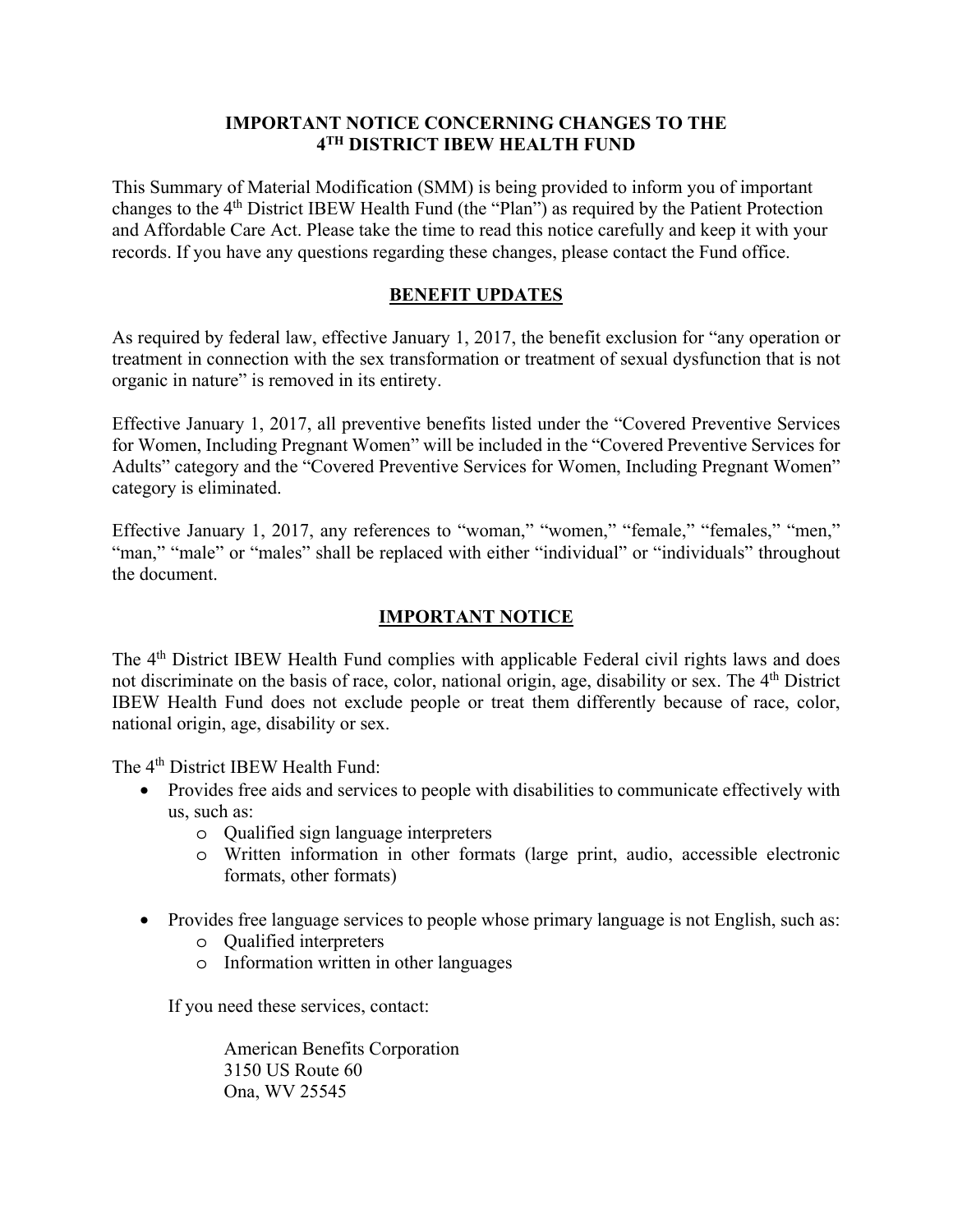304-781-3912 or 888-466-9094 (Press "3" after the greeting)

If you believe that the  $4<sup>th</sup>$  District IBEW Health Fund has failed to provide these services or discriminated in any other way on the basis of race, color, national origin, disability or sex, you can file a grievance with:

> American Benefits Corporation 3150 US Route 60 Ona, WV 25545 304-781-3912 or 888-466-9094 (Press "3" after the greeting)

You can file a grievance in person or by mail, fax or e-mail. If you need help filing a grievance, the Plan Administrator is available to help you.

You can also file a civil rights complaint the U.S. Department of Health and Human Services, Office for Civil Rights electronically through the Office for Civil Rights Complaint portal, available at *https://ocrportal.hhs.gov/ocr/portal/lobby.jsf,* or by mail at: U.S. Department of Health and Human Services, 200 Independence Avenue S.W., Room 509F, HHH Building, Washington, DC 20201, 1-800-868-1019, 800-537-7697 (TDD).

Complaint forms are available at *http://www.hhs.gov/ocr/office/file/index.html.* 

ATENCIÓN: si habla español, tiene a su disposición servicios gratuitos de asistencia lingüística. Llame al 304-781-3192. 注意:如果您使用繁體中文,您可以免費獲得語言援助服務。請致電 304-781-3192。

ATTENTION : Si vous parlez français, des services d'aide linguistique vous sont proposés gratuitement. Appelez le 304- 781-3192.

ACHTUNG: Wenn Sie Deutsch sprechen, stehen Ihnen kostenlos sprachliche Hilfsdienstleistungen zur Verfügung. Rufnummer: 304-781-3192.

-304 (رقم هاتف الصم والبكم: 1-3192x- 304-304ملحوظة: إذا كنت تتحدث اذكر اللغة، فإن خدمات المساعدة اللغوية تتوافر لك بالمجان. اتصل برقم 1-781-3192x.(

CHÚ Ý: Nếu bạn nói Tiếng Việt, có các dịch vụ hỗ trợ ngôn ngữ miễn phí dành cho bạn. Gọi số 304-781-3192.

주의: 한국어를 사용하시는 경우, 언어 지원 서비스를 무료로 이용하실 수 있습니다. 304-781-3192 번으로 전화해

주십시오.

注意事項:日本語を話される場合、無料の言語支援をご利用いただけます。304-781-3192まで、お電話にてご 連絡ください。

PAUNAWA: Kung nagsasalita ka ng Tagalog, maaari kang gumamit ng mga serbisyo ng tulong sa wika nang walang bayad. Tumawag sa 304-781-3192.

ATTENZIONE: In caso la lingua parlata sia l'italiano, sono disponibili servizi di assistenza linguistica gratuiti. Chiamare il numero 304-781-3192.

ี่ เรียน: ถ้าคณพดภาษาไทยคุณสามารถใช้บริการช่วยเหลือทางภาษาได้ฟรี โหร 304-781-3192.

ध्यान दिनुहोस: तपाईले नेपाली बोल्नुहुन्छ भने तपाईँको निम्ति भाषा सहायता सेवाहरू निःशुल्क रूपमा उपलब्ध छ । फोन गर्नुहोस 304-781-3192 ।

ВНИМАНИЕ: Если вы говорите на русском языке, то вам доступны бесплатные услуги перевода. Звоните 304- 781-3192.

گ